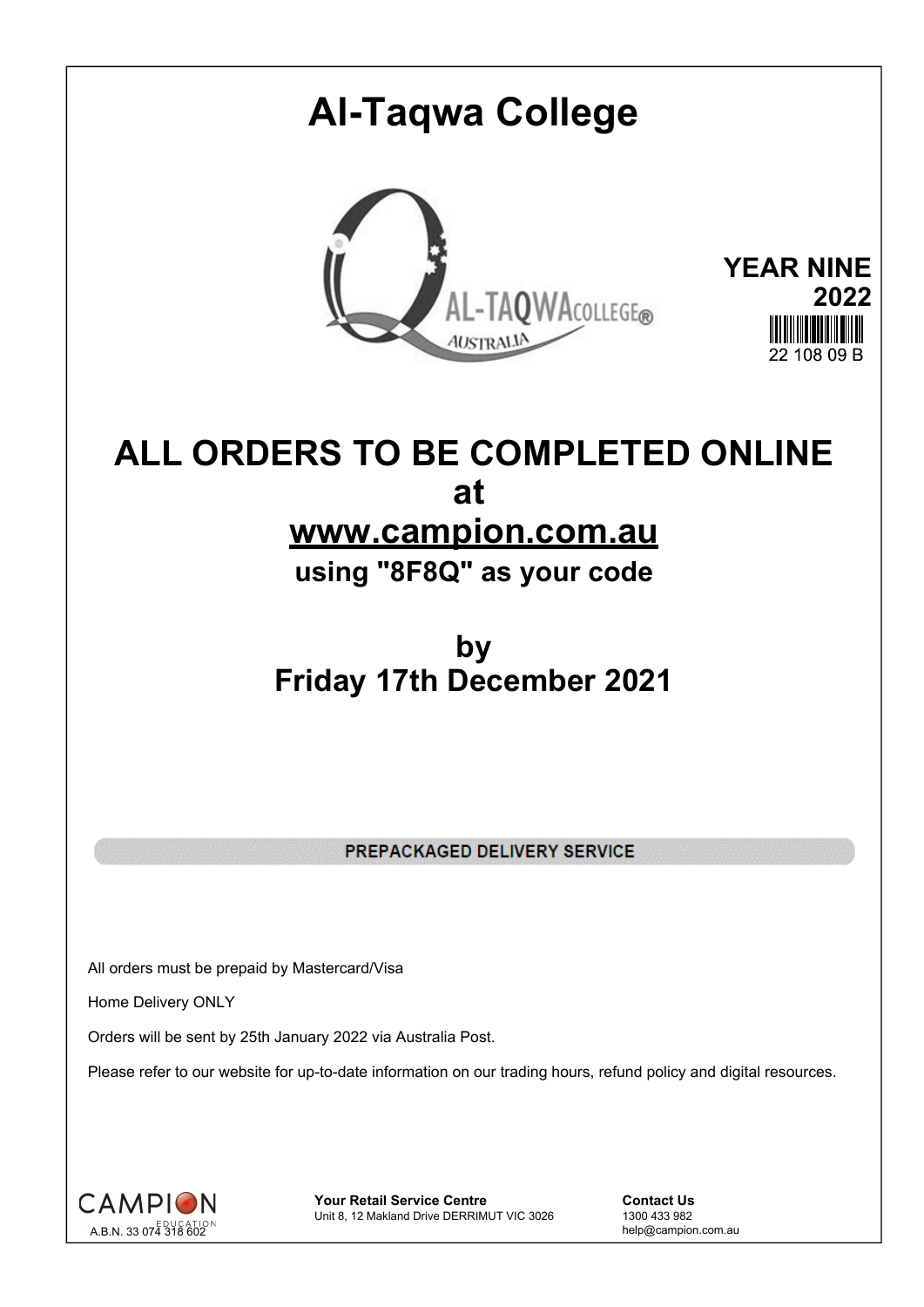Description

#### **YEAR NINE**

IV

Location

Price

**Please note that there are digital products (eCode or cCode) on this Resource List. These items can only be ordered online, and cannot be refunded for change of mind. These products are single user licences and are only valid for 1 year (unless otherwise stated).**

**SUBJECTS**

#### **ART**

*A separate list will be communicated to parents regarding Art requirements.*

#### **DIGITAL TECHNOLOGY**

| 1 x Digital Technologies AC 9&10 Workbook [Grover & \$24.95                          |    | $\Box$    | P01342 |                                                    |
|--------------------------------------------------------------------------------------|----|-----------|--------|----------------------------------------------------|
| 1 x USB Pocket Flash Drive 32GB - NO RETURNS  \$13.95                                |    | $2 \Box$  | P52086 | 1 x Loose Leaf Refills Reinforced A4 2mm Graph Pkt |
| 1 x Display Book A4 20 Pocket Black Refillable \$2.00                                |    | $3 \Box$  | P55442 | 1 x Calculator Casio Scientific FX-82AU Plus II 2E |
|                                                                                      |    | $4\Box$   | P55152 | (Retain from previous year)                        |
| <b>ENGLISH AND ENGLISH - SEEP</b>                                                    |    |           |        |                                                    |
| 1 x Macquarie Pocket Dictionary plus BONUS<br>\$39.95<br>(Retain from previous year) |    | 5 I I     | P10391 | <b>MATHEMATICS - SEEP</b>                          |
| 1 x Matilda AC Focus on English Year 9 Print Only [Rex \$30.95]                      |    | 6 T       | P07469 | Choose ONE of the options below:                   |
| 1 x Outsiders, The (Puffin) [S E Hinton]  \$16.99                                    |    | $\Box$    | P13987 | PRINT & DIGITAL                                    |
| 1 x Growing Up Asian in Australia [Alice Pung] \$29.95                               |    | $8\Box$   | P01110 | 1 x ICE-EM AC Maths Year 9 (Print & Digital) 3E    |
|                                                                                      |    | $9\Box$   | P55135 | - OR - DIGITAL ONLY                                |
|                                                                                      | 10 | $\Box$    | P55551 | 1 x Digital Camb AC ICE-EM Maths 9 (Access Code)   |
| 1 x Loose Leaf Refills Reinforced A4 7mm Pkt 50  \$2.10                              |    | $\Box$    | P56387 |                                                    |
| SEEP STUDENTS ONLY TO ORDER:                                                         |    |           |        | Digital product available via access code          |
| 1 x Unpolished Gem (Black Inc edn) [Alice Pung] \$26.95                              |    | 12 $\Box$ | P03152 |                                                    |
| FAAR TEALINAL AAV                                                                    |    |           |        | 1 x Loose Leaf Refills Reinforced A4 2mm Graph Pkt |

#### **FOOD TECHNOLOGY**

No Text Required.

#### **HEALTH & PHYSICAL EDUCATION**

1 x Al-Taqwa College Year 9 Health and PE Workbook [Flexibooks] .................................................................... \$47.95 <sup>13</sup> P03333

**(ONLY Available from Campion Education)**

#### **HUMANITIES**

| Please Choose ONE of the items below:                                            | <b>Choose One</b>  |        | P30055                                                                                                                                                 |
|----------------------------------------------------------------------------------|--------------------|--------|--------------------------------------------------------------------------------------------------------------------------------------------------------|
| <b>PRINT &amp; DIGITAL</b><br>1 x Oxford VIC Humanities 9 (Print&Digital) 2E     | $$65.95$ 14 $\Box$ | P30051 | New Edition for 2022<br>- OR -DIGITAL ONLY                                                                                                             |
| New Edition for 2022<br><b>- OR -</b> DIGITAL ONLY                               |                    |        | 1 x Digital Oxford VIC Science 9 (Access Code) 2E  \$44.95 29 ORDER ONLINE E30055<br>Digital product available via access code<br>New Edition for 2022 |
| 1 x Digital Oxford VIC Humanities 9 (Access Code) \$45.95 15 ORDER ONLINE E30051 |                    |        | P55551                                                                                                                                                 |
| Digital product available via access code<br>New Edition for 2022                |                    |        | <b>SCIENCE - SEEP</b>                                                                                                                                  |
|                                                                                  |                    | P55551 | Students will be provided the STILE Science Program which will be downloaded in class.                                                                 |

### **ISLAMIC, QURANIC & ARABIC STUDIES**

A separate booklist will be posted on school website and Schoolbox regarding Arabic/Islamic Books.

TICK THE BOX FOR THE ITEMS REQUIRED

Price

IV Location

#### **MATHEMATICS**

Description

| Choose ONE of the three options below:                                                                                                                                                                                        |         |    | <b>Choose One</b>      |        |
|-------------------------------------------------------------------------------------------------------------------------------------------------------------------------------------------------------------------------------|---------|----|------------------------|--------|
| PRINT & DIGITAL<br>1 x Cambridge VIC Essential Maths 9 (Print & Digital) \$72.95<br>- OR - If using a second-hand textbook, order the Interactive Reactivation code below:                                                    |         |    |                        | P03550 |
| 1 x Digital Camb VIC Essential Maths 9 Reactivation \$19.95 18 ORDER ONLINE E20193<br>(Choose carefully as this digital resource cannot be returned, refunded or exchanged if<br>you change your mind)<br>- OR - DIGITAL ONLY |         |    |                        |        |
| 1 x Digital Camb VIC Essential Maths 9 (Access<br>Can only order online at www.campion.com.au                                                                                                                                 | \$59.95 |    | 19 ORDER ONLINE E20185 |        |
|                                                                                                                                                                                                                               |         |    | 20 I I                 | P55662 |
| 1 x Loose Leaf Refills Reinforced A4 2mm Graph Pkt                                                                                                                                                                            | \$4.50  | 21 |                        | P56385 |
| 1 x Calculator Casio Scientific FX-82AU Plus II 2E \$38.95                                                                                                                                                                    |         |    | $22 \mid$              | P52000 |

#### **MATHEMATICS - SEEP**

| Choose ONE of the options below:<br>PRINT & DIGITAL                                                                                | <b>Choose One</b>   |
|------------------------------------------------------------------------------------------------------------------------------------|---------------------|
| 1 x ICE-EM AC Maths Year 9 (Print & Digital) 3E<br>\$72.95<br>- OR - DIGITAL ONLY                                                  | 23<br>P00255        |
| 1 x Digital Camb AC ICE-EM Maths 9 (Access Code) \$59.95 24 ORDER ONLINE E00023<br>3F<br>Digital product available via access code |                     |
|                                                                                                                                    | P55662<br>$25 \Box$ |
| 1 x Loose Leaf Refills Reinforced A4 2mm Graph Pkt<br>\$4.50                                                                       | P56385<br>26<br>. . |
| 1 x Calculator Texas TI-Nspire CX II CAS Touchpad \$259.95                                                                         | P50982<br>27        |

#### **SCIENCE**

*Students will be provided the STILE Science Program which will be downloaded in class.*

| Please Choose ONE of the items below:                                                                                                                  |         | <b>Choose One</b> |                    |
|--------------------------------------------------------------------------------------------------------------------------------------------------------|---------|-------------------|--------------------|
| <b>PRINT &amp; DIGITAL</b><br>1 x Oxford VIC Science 9 (Print&Digital) 2E [Jenna                                                                       | \$64.95 | $28$ $\Box$       | P30055             |
| New Edition for 2022<br>- OR -DIGITAL ONLY                                                                                                             |         |                   |                    |
| 1 x Digital Oxford VIC Science 9 (Access Code) 2E  \$44.95 29 ORDER ONLINE E30055<br>Digital product available via access code<br>New Edition for 2022 |         |                   |                    |
|                                                                                                                                                        |         | 30 L L            | P <sub>55551</sub> |

#### **SCIENCE - SEEP**

| Please choose ONE of the items below:                                       | <b>Choose One</b> |                    |
|-----------------------------------------------------------------------------|-------------------|--------------------|
| <b>PRINT &amp; DIGITAL</b>                                                  |                   |                    |
| <b>-OR-DIGITAL ONLY</b>                                                     |                   | P04406             |
| 1 x Digital Good Science Vic 9 (Access Code) \$49.95 32 ORDER ONLINE E20620 |                   |                    |
|                                                                             |                   | P <sub>55551</sub> |